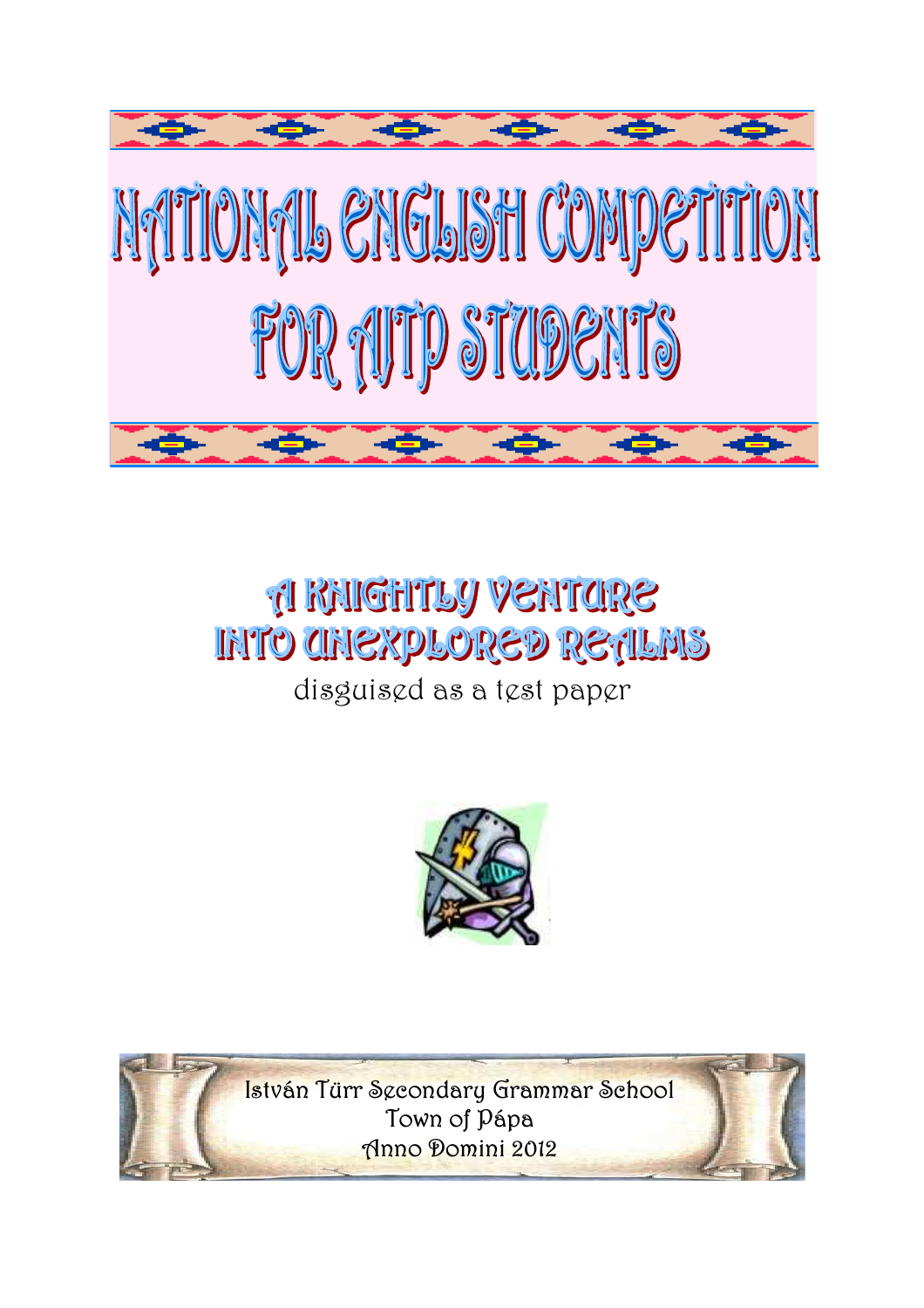

## write all your answers on the Answer Sheet.

Read the following text about Wales, and do the related exercises below.

#### WALES

There are more than 2.5 million people in Wales and over 500.000 – mostly in the North – speak Welsh (although only about 32,000 speak no English at all). Nowadays Welsh is taught in schools and colleges, sometimes as the first language, but in the past it was not encouraged. In the nineteenth century, children who spoke the language at school were punished by having a wooden sign called a 'Welsh Not' hung round their necks. Today, many official documents are in English and Welsh, and there are special TV and radio programmes in English and Welsh, and many people hope for an entirely Welsh-speaking broadcasting network. You can often see the work of militant Welsh speakers on road signs in Wales, where the English words have been painted out making things difficult for both tourists and English-speaking Welsh! The Welsh also become understandably angry with the English in certain situations – especially when they learn that most of the water from the North-Wales reservoirs goes to large towns in the English Midlands, leaving the local Welsh villages quite dry in long, hot summers.

Although some parts of Wales are good for farming, the mountainous area running all the way up the centre of the country has very poor land, which is only good for sheep-farming or growing pine forests. The sheep provide wool for local weaving industries and the wood is used for beautiful hand-made furniture.

The Welsh people are originally Celts and many of their traditions date back to the pre-Christian times of the Celts and the Druid religion. Like the Celtic peoples in Gaul (northern France), Cornwall, Ireland, the Isle of Man, and Scotland, they were very short, strong, and dark-haired. They had a reputation for being good fighters, whose national pride and love of the arts were fed by their mystic Druid beliefs.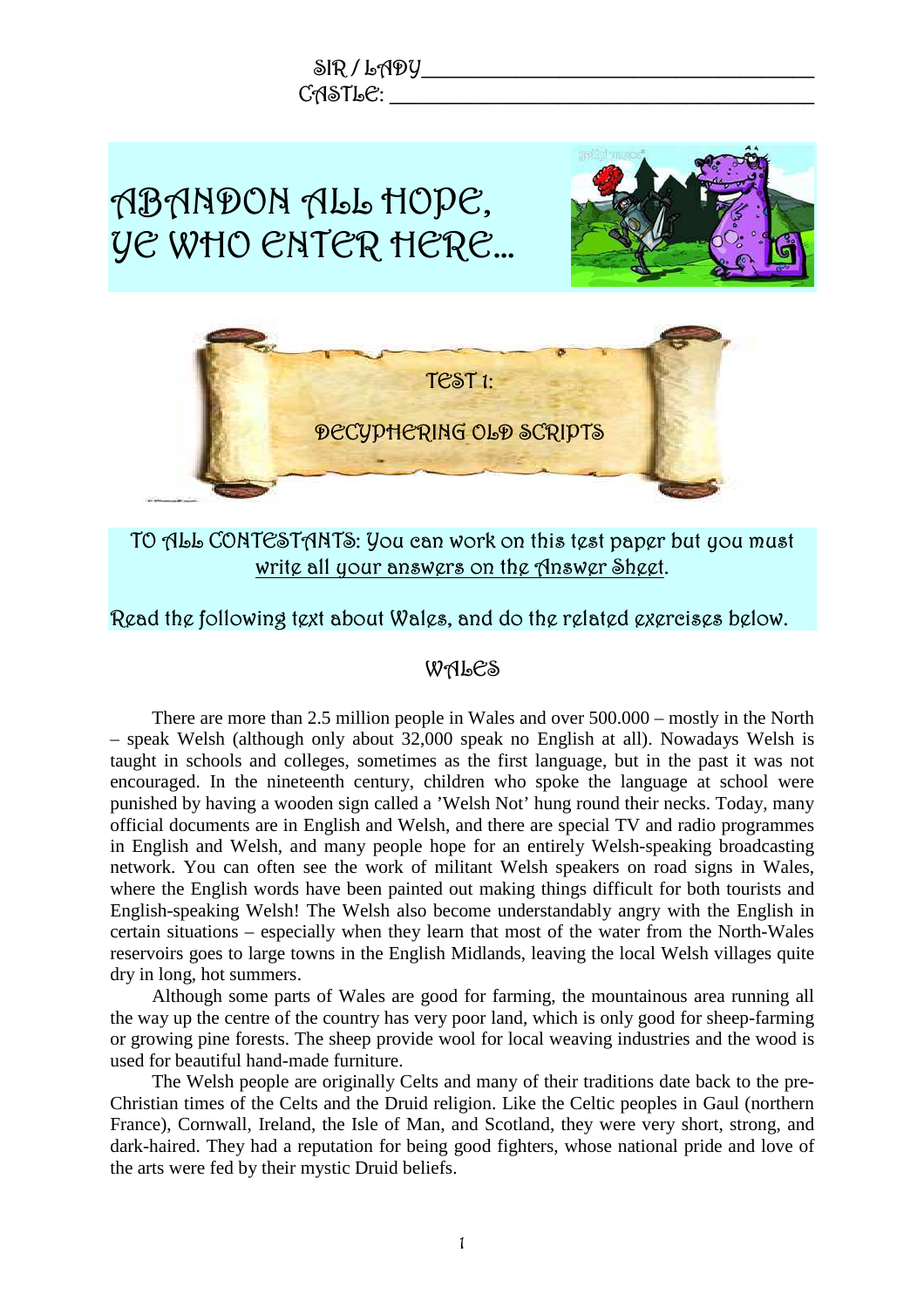#### SIR / LADY\_\_\_\_\_\_\_\_\_\_\_\_\_\_\_\_\_\_\_\_\_\_\_\_\_\_\_\_\_\_\_\_\_\_\_\_\_  $C$ ASTL $C$ :

All over Wales you will find wishing wells into which people still throw money. Some are said to help your love life, others can heal the sick, or so people say!

A favourite souvenir for the tourists is a Welsh love spoon. These are made of wood and are carved very beautifully. Originally they were made by young men as a love token for their sweethearts. If the girl kept this present, all was well, but if she sent it back, she didn't want him.

The Welsh 'national' costume seen on dolls and postcards is largely a myth created for tourism. Certainly the seventeenth-century country women wore long coloured skirts, a white apron and a tall black hat, but so did English women at that time. In the nineteenth century, the idea of a national costume was born and this pleased both tourists and locals, although there is no evidence at all of a long-lost costume. The only place you can see it is at an Eisteddfod.

Wales has always been known as a country of music and song. As well as the many male-voice choirs and famous rugby match singing, some of the greatest opera singers, like Geraint Evans, and pop singers like Tom Jones and Shirley Bassey are also Welsh. Since the twelfth century we have records of an annual competition (or Eisteddfod in Welsh), which was held to find the best poets, writers and musicians in the country. Originally only professionals took part, but now the Eisteddfod is open to the public and, because all the events are in Welsh, it encourages a strong interest in the Welsh arts. The competitions now include local crafts, orchestra and brass band contests and even ambulance work!

Many local communities organise their own Eisteddfod, and the national competition is held in August each year, alternately in a northern or a southern town. An International Eisteddfod began in 1946 and no one expected much foreign interest. In fact fourteen countries took part. Nowadays, the International Eisteddfod takes place in the second week of July at Llangollen. People from over thirty countries come to compete in choral and folk singing and dancing, and the little valley is full of thousands of visitors coming to listen and watch.

#### 1. Find the synonyms of the following definitions in the text. Remember: write all your answers on the Answer Sheet.  $(9 \bullet)$

- 1. inspire, help with courage, spirit or confidence.
- 2. a style of dress and accessories especially peculiar to a nation, religion, group or historical period.
- 3. cause pain as a penalty for some fault.
- 4. a person that lives in a place, especially as a permanent resident.
- 5. held every year.
- 6. traditional, legendary or invented story.  $\frac{1}{\sqrt{2\pi}}$
- 7. contest between people or teams.
- 8. forming, making something, as fabric using threads and strings. \_\_\_\_\_\_\_\_\_\_\_\_\_\_\_\_\_\_\_\_
- 9. covered with paint so that it cannot be read.





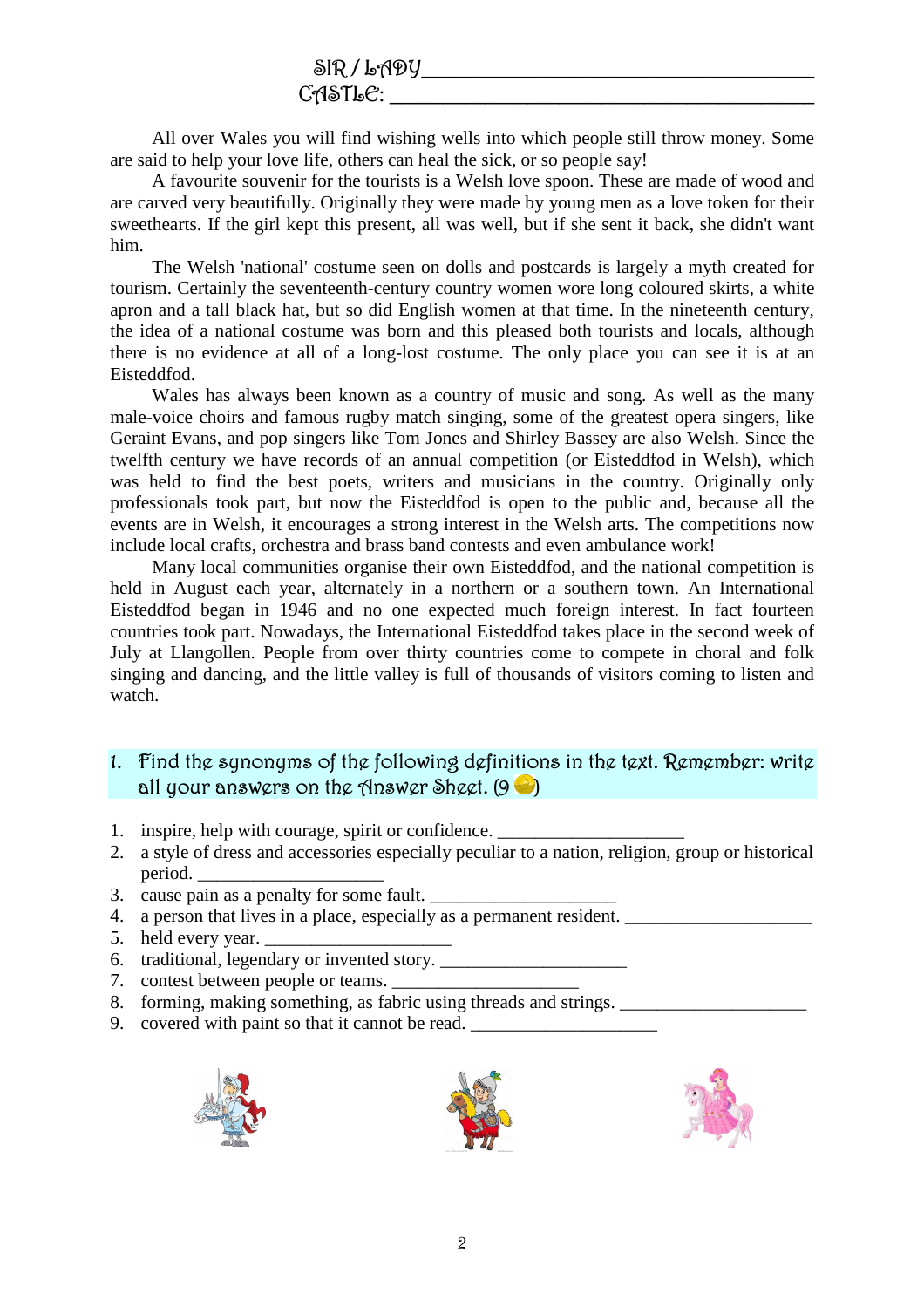### $SIR / L199$ CASTLE: \_\_\_\_\_\_\_\_\_\_\_\_\_\_\_\_\_\_\_\_\_\_\_\_\_\_\_\_\_\_\_\_\_\_\_\_\_\_\_\_

#### 2. Decide whether the following statements are true (T) or false (F). Remember: write all your answers on the Answer Sheet.  $(16 \ \bullet)$

- 1. Nobody can speak Welsh in Wales.
- 2. Welsh has never been taught in schools.
- 3. There is an all-Welsh speaking broadcasting network in Wales.
- 4. The Welsh never get angry with the English.
- 5. English towns use the water of North Wales.
- 6. Welsh villages are quite dry in hot summers.
- 7. The centre of the country is good for growing crops.
- 8. The ancestors of the Welsh were proud warriors with dark hair.
- 9. The Welsh drink water from the wishing wells and eat soup with love spoons.
- 10. Love spoons were made by girls for their lovers.
- 11. Women wear long skirts, white aprons and tall black hats in Wales.
- 12. People in Wales are fond of music.
- 13. Children who spoke Welsh at school had to make a wooden sign.
- 14. Anybody can take part in the Eisteddfod.
- 15. The national competition is held every second year in a southern town.
- 16. The International Eisteddfod takes place in London.







DRAG-ON DRAG-OFF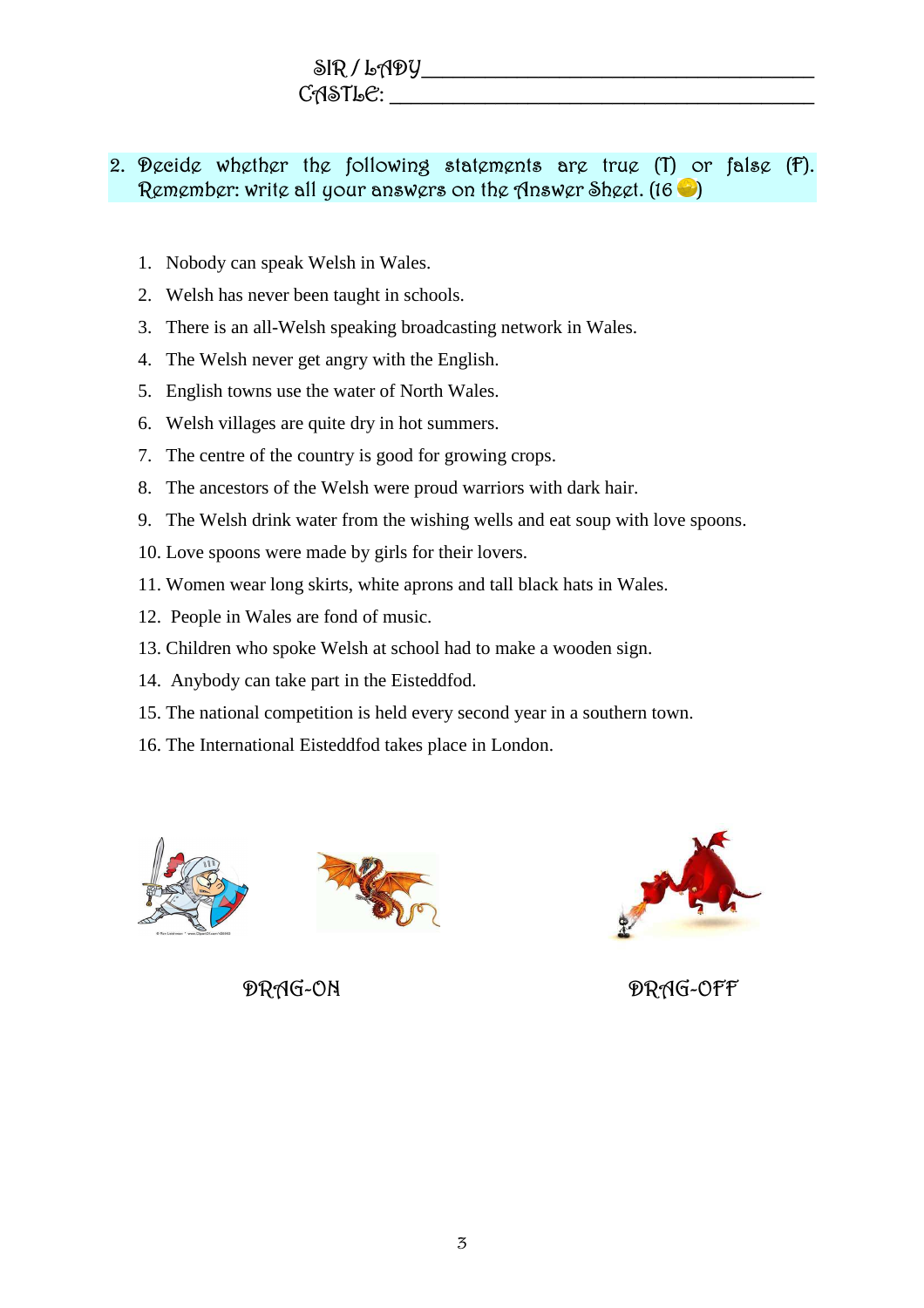

1. Read the text below and use the word given to form a word that fits the gap in the same line. There is an example at the beginning. Remember: write all your answers on the Answer Sheet.  $(10 \ \ \ \ \ \ )$ 

#### **LONDON EYE**

| In 1999, as part of the UK's $(0)$ celebration of the millennium, a huge<br>to a great 2__________________, was built in the centre of London, a short HIGH<br>3 from the River Thames and the Houses of Parliament.       | <b>CELEBRATE</b><br><b>DISTANT</b> |
|----------------------------------------------------------------------------------------------------------------------------------------------------------------------------------------------------------------------------|------------------------------------|
| The construction of the London Eye was originally carried out<br>through a 4_________________________ deal with the airline, British Airways<br>although the wheel is now owned and operated by the London Eye<br>Company. | <b>SPONSOR</b>                     |
| A typical trip round the wheel, 5________________________thirty minutes, gives LAST<br>Palace of Westminster and Trafalgar Square.                                                                                         |                                    |
| become the most popular 9_______________________ tourist attraction in the UK<br>and it is easy to see why. At only a little over fifteen pounds for a ticket, it                                                          | <b>CONTINUE</b><br><b>PAY</b>      |
|                                                                                                                                                                                                                            | <b>BEAT</b>                        |

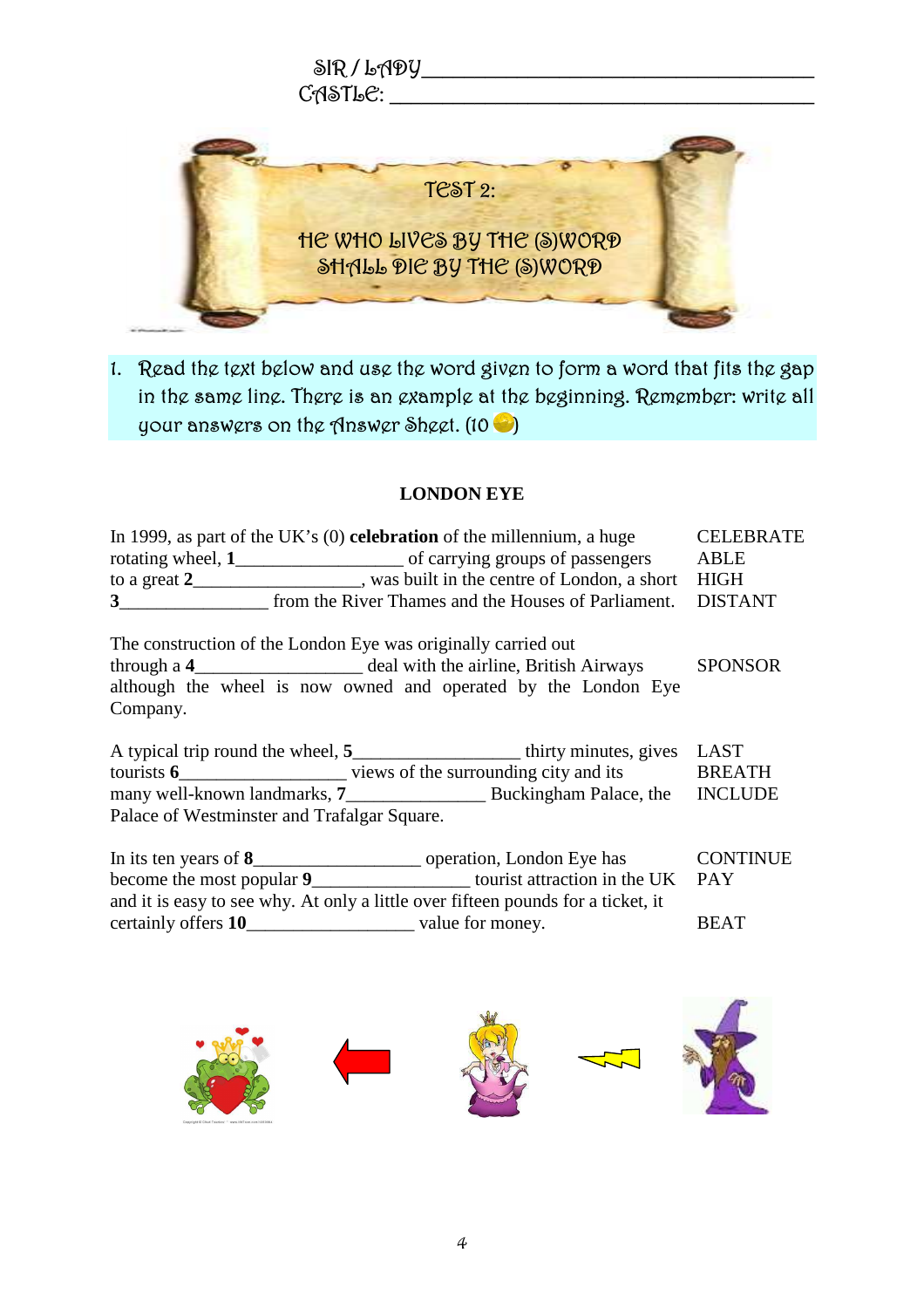#### 2. Complete the text with the missing words. There are five extra words you won't need. Remember: write all your answers on the Answer Sheet.  $(10 \bullet)$

#### **THE USA IN GENERAL**

#### *Britain, Canada, capital, constitution, field, George Bush, Hawaii, immigration, Los Angeles, New York, Pacific, population, USA, superpower, states*

The United States of America (often abbreviated to 1\_\_\_\_\_\_\_\_\_\_\_\_\_\_\_ or U.S.) is a country of the western hemisphere, comprising fifty 2 and several territories. Forty-eight contiguous states lie in central North America between the **3**\_\_\_\_\_\_\_\_\_\_\_\_\_\_\_\_\_\_ and Atlantic Oceans, bound on land by **4**\_\_\_\_\_\_\_\_\_\_\_\_\_\_\_\_\_\_ to the north and Mexico to the south; Alaska is in the northwest of the continent with Canada to its east, and 5 **is in the mid-Pacific.** The United States is a federal constitutional republic; Washington, its **6**\_\_\_\_\_\_\_\_\_\_\_\_\_\_\_\_\_\_ is coextensive with the District of Columbia (D.C.), the federal capital district. At over 3.7 million square miles (over 9.6 million  $km^2$ ) and with over 300 million people, the United States is the third or fourth largest country by total area and third largest by **7** with a gross domestic product (GDP) of over \$13 trillion, the U. S. has the largest national economy in the world. GDP per capita ranks first among the larger

economies of the world, and third or eighth overall, depending on the measurement. The product of large-scale historical **8**\_\_\_\_\_\_\_\_\_\_\_\_\_\_\_\_\_\_ and home to a complex social structure as well as a wide array of household arrangements, the U.S. is one of the world's most ethnically and socially diverse nations.

The nation was founded by thirteen colonies declaring their independence from Great Britain on July 4, 1776 as the new nation, the "United States of America". It adopted the current **9**\_\_\_\_\_\_\_\_\_\_\_\_\_\_\_\_\_\_**,** which has been amended several times subsequently on September 17, 1787. The country greatly expanded in territory throughout the  $19<sup>th</sup>$  century, acquiring further territory from Great Britain, as well as lands from France, Mexico, Spain, and Russia. With the collapse of the Soviet Union in 1991, it became the world's sole remaining 10\_\_\_\_\_\_\_\_\_\_\_\_\_\_\_\_\_\_\_\_\_ and is a declared nuclear weapons state. The United States continues to exert dominant economic, political, cultural, and military influence around the globe.

#### 3. Complete the sentences with the missing words. There are five extra words that you will not need. Remember: write all your answers on the Answer Sheet.  $(5 \bullet)$

#### **NEW YORK**

*attack, lot, century, emigrants, commercial, died, Dutch, Russians, including, shopping, includes, immigrants, museums, plenty, skyscrapers* 

New York is located on the Atlantic Coast of the United States of America. It was first settled as "New Amsterdam" in 1625 by the 1\_\_\_\_\_\_\_\_\_\_\_\_\_\_\_\_\_\_. Today, New York City is an important 2\_\_\_\_\_\_\_\_\_\_\_\_\_\_\_\_\_\_ and banking centre, which 3\_\_\_\_\_\_\_\_\_\_\_\_\_\_\_\_\_\_ Wall Street. Among its many important 4\_\_\_\_\_\_\_\_\_\_\_\_\_\_\_\_\_\_ is The Empire State Building. One of the most interesting 5\_\_\_\_\_\_\_\_\_\_\_\_\_\_\_\_\_\_ is on Ellis Island, which served as the entry point for many 6\_\_\_\_\_\_\_\_\_\_\_\_\_\_\_\_\_\_\_\_\_ who passed through New York City at the turn of the 7\_\_\_\_\_\_\_\_\_\_\_\_\_\_\_\_\_\_. Unfortunately, this city suffered a terror 8\_\_\_\_\_\_\_\_\_\_\_\_\_\_\_\_\_\_ on 11th September, 2001, where 9\_\_\_\_\_\_\_\_\_\_\_\_\_\_\_\_\_\_ of people 10\_\_\_\_\_\_\_\_\_\_\_\_\_\_\_\_\_\_.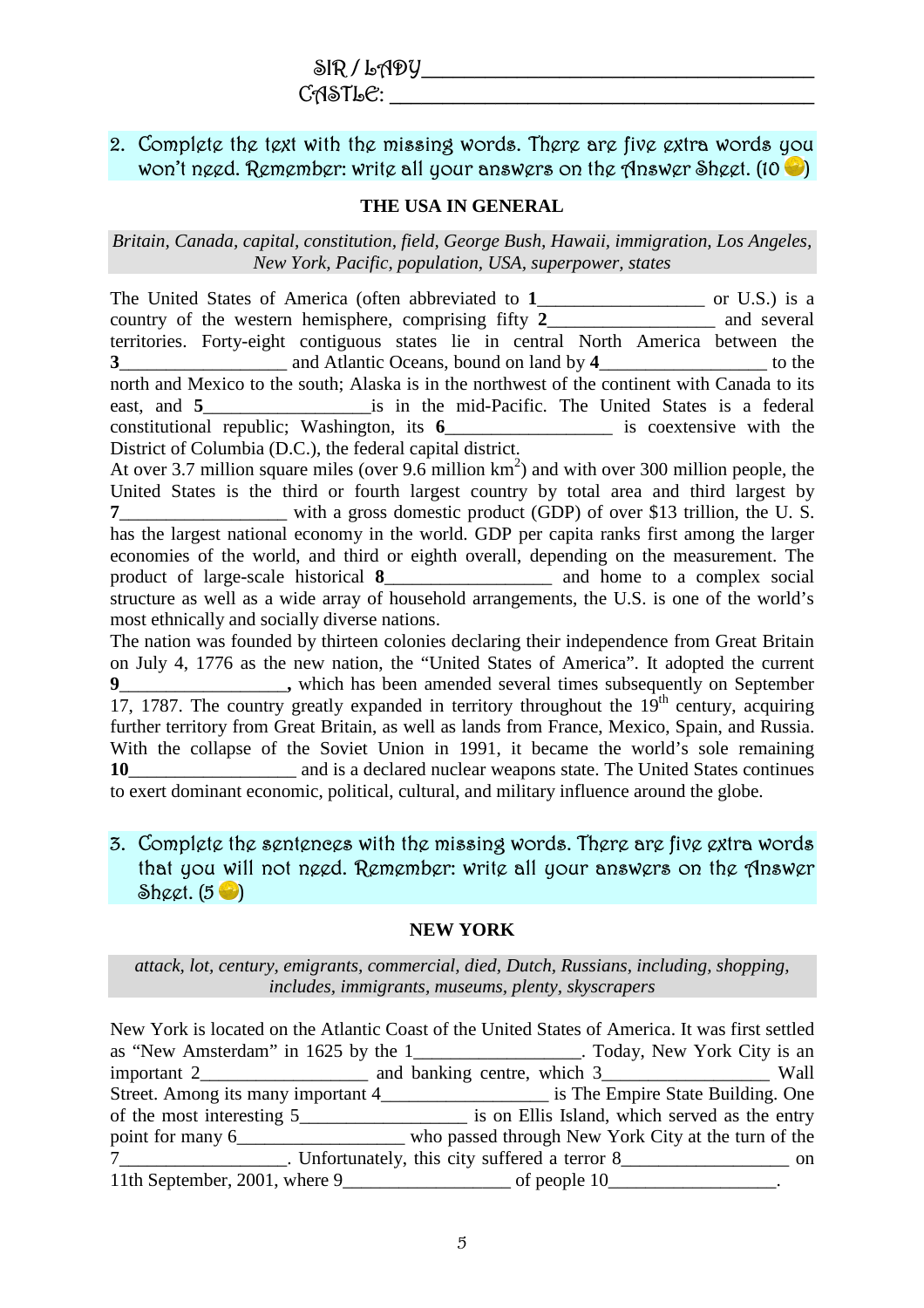|                                                                                                                                                                               | SIR/LADY________________________<br>$C$ ASTLE: $\_\_$     |  |  |
|-------------------------------------------------------------------------------------------------------------------------------------------------------------------------------|-----------------------------------------------------------|--|--|
| TEST 3:<br>WITCH ONE SHALL YE CHOOSE?                                                                                                                                         |                                                           |  |  |
| Read the sentences and choose the right answer $(A, B, C, \mathcal{D})$<br>to fill the gap in each. Remember: write all your answers on<br>the Answer Sheet. $(50 \ \bullet)$ |                                                           |  |  |
| 1. We arrived ____________ the airport in time.<br>A. to<br>B. at                                                                                                             | $C.$ on<br>$D -$                                          |  |  |
| 2. He played well yesterday, ________?<br>A. played he<br>B. isn't he<br>C. he didn't<br>D. didn't he                                                                         |                                                           |  |  |
|                                                                                                                                                                               |                                                           |  |  |
| A. to eat<br>B. eating                                                                                                                                                        | C. eat<br>D. eaten                                        |  |  |
| 4. Why don't you ___________ the light? It is dark in here.                                                                                                                   |                                                           |  |  |
| A. make on<br>B. turn up                                                                                                                                                      | C. open<br>D. turn on                                     |  |  |
| 5. How long _________ when I phoned?                                                                                                                                          |                                                           |  |  |
| A. has the baby been sleeping<br>B. did the baby sleep                                                                                                                        | C. had the baby been sleeping<br>D. was the baby sleeping |  |  |
| 6. $I$ <sub>____________</sub> $I$ am right.                                                                                                                                  |                                                           |  |  |
| A. think<br>B. thought                                                                                                                                                        | C. am thinking<br>D. was thinking                         |  |  |
| 7. After we _________, we'll go to the museum.                                                                                                                                |                                                           |  |  |
| A. will arrive<br>B. arrived                                                                                                                                                  | C. are arriving<br>D. arrive                              |  |  |
| 8. I haven't driven _____________ my accident.<br>A. for<br>B. from<br>C. ago<br>D. since                                                                                     |                                                           |  |  |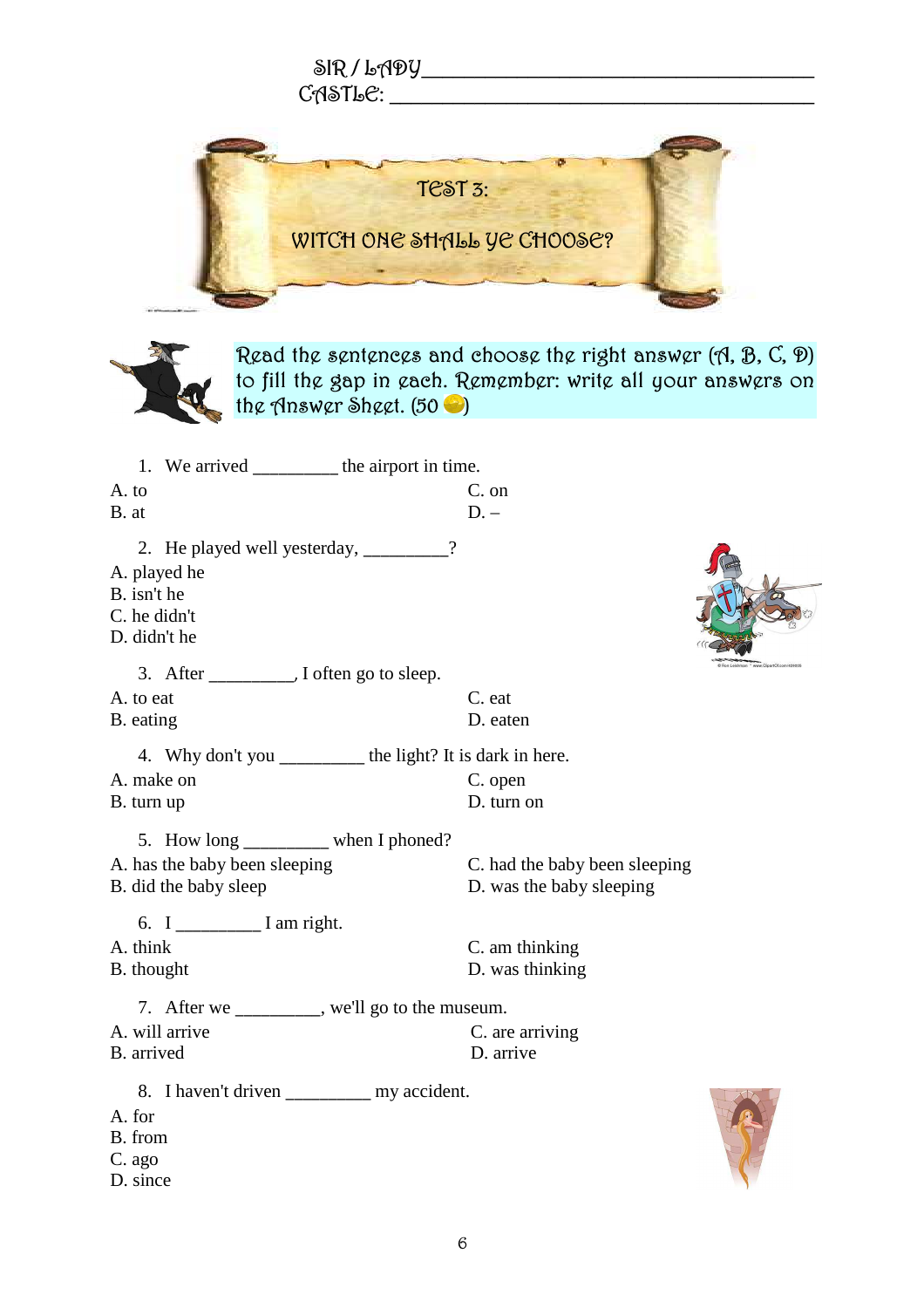$SIR / L19Y$ CASTLE: \_\_\_\_\_\_\_\_\_\_\_\_\_\_\_\_\_\_\_\_\_\_\_\_\_\_\_\_\_\_\_\_\_\_\_\_\_\_\_\_ *9. Which sentence is correct?*  A. I very like reading. C. I like reading very much. B. I like very much reading. D. I like very reading. 10. He lives \_\_\_\_\_\_\_\_\_\_\_\_ 32 York Road. A. on B. under C. in D. at 11. Goods \_\_\_\_\_\_\_\_\_\_ from the supermarket every day.<br>A. steal C. are stole C. are stolen B. stolen D. have stolen 12. "Do you smoke?" "\_\_\_\_\_\_\_\_\_\_" A. I am used to it. C. I used to. B. I used it. D. I was using it. 13. You \_\_\_\_\_\_\_\_\_\_ touch that picture. The notice says: "Do not touch."<br>A mustn't C needn't C. needn't B. don't have to D. aren't 14. Do you ever go \_\_\_\_\_\_\_\_\_ without money?<br>A. buying C. s C. shopping B. to shop D. marketing 15. The light is on. Could you \_\_\_\_\_\_\_\_, please?<br>A turn it off C C. turn off it B. switch it down D. put it out 16. My brother goes \_\_\_\_\_\_\_\_; he is eight years old.<br>  $\Box$  to a school C, to a school A. to the school B. to school D. to schools 17. If he \_\_\_\_\_\_\_\_\_\_ me, I'll say yes.<br>A. asked C. has asked B. had asked D. asks 18. "I've got two tickets. Which do you want to take?" "\_\_\_\_\_\_\_\_\_\_\_\_" A. None of them. B. Not any. C. None. D. Neither. 19. The boss says we \_\_\_\_\_\_\_\_\_\_ have next Tuesday off.<br>A. can C. could have C. could have B. will be able D. can be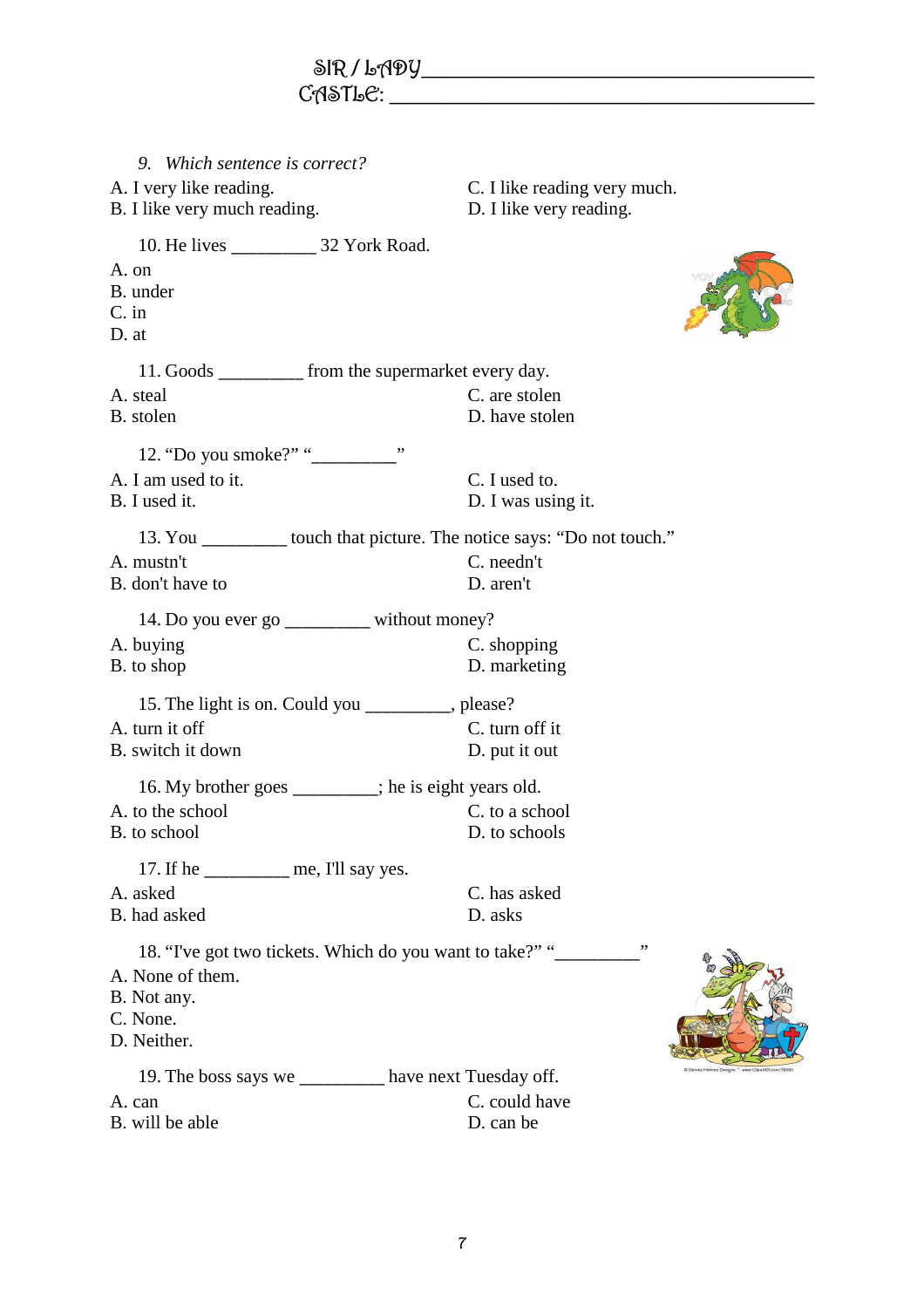|                                                                                                                                                                                | $C \cap \mathcal{S} \cap L$               |
|--------------------------------------------------------------------------------------------------------------------------------------------------------------------------------|-------------------------------------------|
| 20. Do you have anything else _____________ oranges?<br>A. beside<br>B. from                                                                                                   | C. besides<br>D. despite                  |
| 21. The only thing I was asked several times how I my coffee – black or<br>white.<br>A. would liked<br>B. was liking<br>C. liked<br>D. had been liked                          |                                           |
| 22. When you have finished the book, you can tell me if it's worth ________.<br>A. to read<br>B. reading<br>23. I __________ invited but they lost my address.<br>A. was to be | C. being read<br>D. for reading<br>C. was |
| B. was to have been<br>24. _______ he approached, the creature rolled over.<br>A. As soon as<br>B. As long as                                                                  | D. had<br>C. As far as<br>D. As far as    |
| A. so does<br>B. also<br>26. "Let's go," he said. So he suggested _________.                                                                                                   | C. so likes<br>D. both                    |
| A. to go<br>B. to be go                                                                                                                                                        | C. going<br>D. let's go                   |
| 27. is the grandmother who makes the decisions.<br>A. This<br>B. That                                                                                                          | C. It<br>D. She                           |
| 28. I couldn't find Peter, ________ did I know where he had gone.<br>A. and<br>B. neither                                                                                      | C. although<br>D. but                     |
| A. will leave<br><b>B.</b> leaves<br>C. would leave<br>D. leaving                                                                                                              |                                           |
| 30. Bad news ____________ fast.<br>A. travel<br>B. are travelling                                                                                                              | C. travels<br>D. travelling               |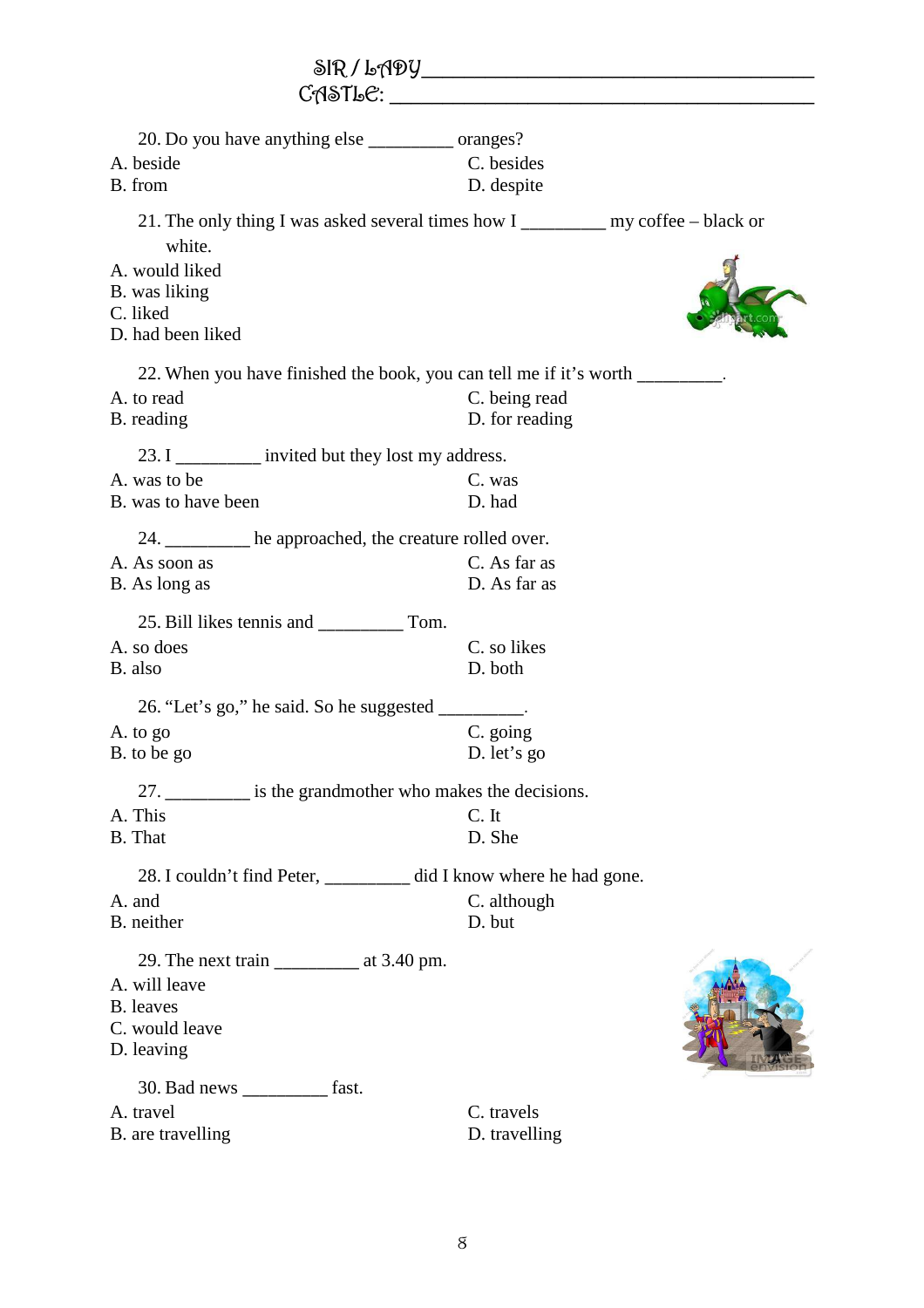| 31. You will feel a lot better after you __________ a good rest.<br>A. had<br>B. will have                                             | C. have had<br>D. are having                                                                                                     |  |
|----------------------------------------------------------------------------------------------------------------------------------------|----------------------------------------------------------------------------------------------------------------------------------|--|
| 32. Let's consider gold, __________ is a precious metal.<br>A. that<br>B. what                                                         | C. which<br>D. the thing                                                                                                         |  |
| 33. Fancy buying a car ________ engine won't start!<br>A. which<br>B. that                                                             | $C -$<br>D. whose                                                                                                                |  |
| 34. It didn't worry me _________.<br>A. slightly<br>B. in the least<br>C. lots<br>D. in all                                            |                                                                                                                                  |  |
| A. How  myself<br>B. What  myself                                                                                                      | C. How $\dots$ –<br>D. What  to me.                                                                                              |  |
| 36. I won't have enough time to arrange everything _______________I take a taxi now.<br>A. if<br>B. unless                             | C. provided<br>D. if only                                                                                                        |  |
| 37. I don't think much of thrillers but the one I read last night was<br>A. such impressive<br>B. fairly too impressive                | C. rather good<br>D. so good book                                                                                                |  |
| last.<br>A. irritable about<br>B. nervous about                                                                                        | 38. I am __________ spending a month in Spain next summer. My dream will come true at<br>C. upset about<br>D. looking forward to |  |
| 39. She begged her husband __________ the drums.<br>A. to stop to beat<br>B. to stop beating<br>C. stopping beating<br>D. stop beating |                                                                                                                                  |  |
| him recently.                                                                                                                          |                                                                                                                                  |  |
| A. hid<br>B. has been hiding                                                                                                           | C. is hiding<br>D. has hid                                                                                                       |  |
| two hours.                                                                                                                             | 41. Mr Lee's lecture on Tuesday, ________ should have lasted an hour and a half, lasted                                          |  |
| A. what<br>B. if which                                                                                                                 | C. which<br>D. that                                                                                                              |  |